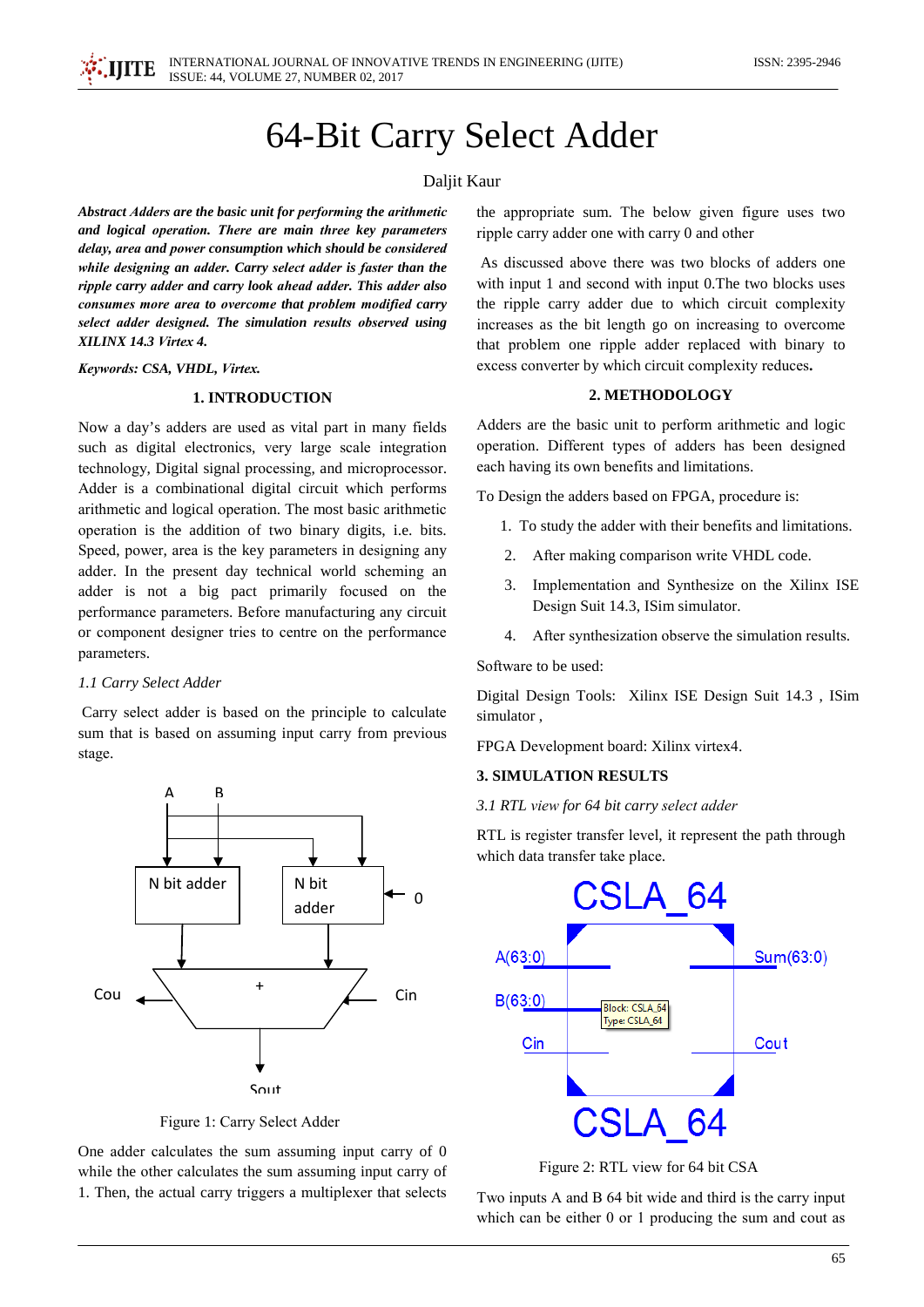output. Register-transfer-level abstraction is used in hardware description language (HDLs) like verilog and VHDL to create high-level representations of a circuit, from which lower-level representations and ultimately actual wiring can be derived. Design at the RTL level is typical practice in modern digital design.

## 3.2 Internal view for 64 bit carry select adder

Internal view describes how the circuit connected internally. For 64 bit carry select adder two 32 bit adders are used.



Figure 3: Internal View for 64 bit CSA

I

#### 3.3 Technology view for 64 bit carry select adder

Technology view represents which technique is used. It consists of n number of blocks each one show its corresponding K-map, logic equations, truth table and circuit etc.Blocks are connected with each other.



Figure 4: Technology View

#### 3.4 Simulation result for 64 bit carry select adder

Simulation results for 64 bit carry select adder are shown below. Here two numbers which are 64 bit wide are taken after addition final result is produced.

| Name                  | Value          | $ 0 $ ps | 1 ps | 2 ps   | 3 ps | 4 ps | <b>5</b> ps |
|-----------------------|----------------|----------|------|--------|------|------|-------------|
| $\frac{1}{2}$ a[63:0] | 10101110110111 |          |      |        |      |      |             |
| b[63:0]<br>h          | 00010000000000 |          |      |        |      |      |             |
| l∰ cin                |                |          |      |        |      |      |             |
| sum[63:0]<br>ł,       | 10111110110111 |          |      |        |      |      |             |
| I,<br>cout            |                |          |      |        |      |      |             |
| l∥ co                 |                |          |      |        |      |      |             |
| l <mark>l</mark> m    | 111111         |          |      | 111111 |      |      |             |
|                       |                |          |      |        |      |      |             |
|                       |                |          |      |        |      |      |             |

I